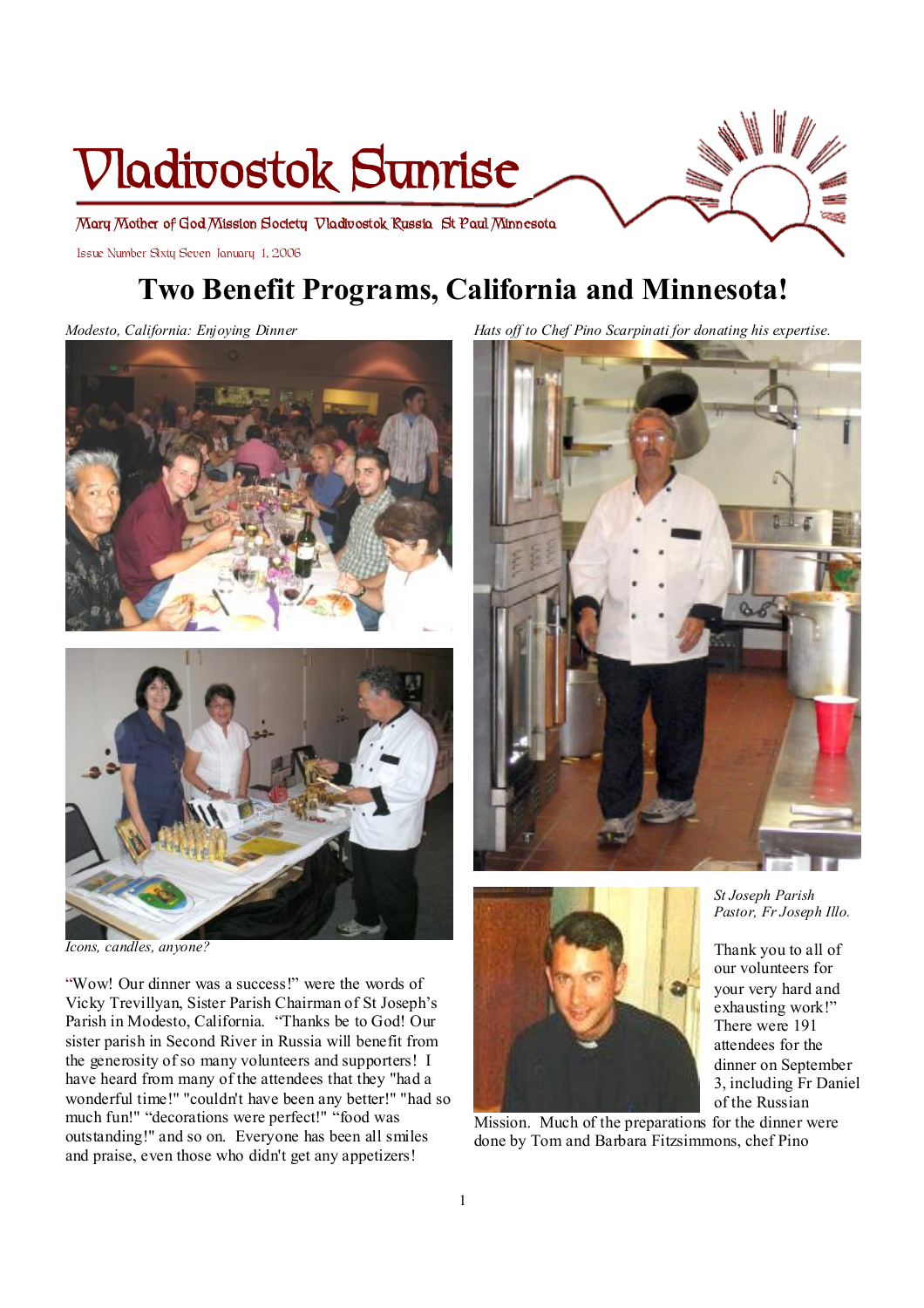

*Tom Fitzsimmons and Dave Scott working hard in the kitchen.* 

Scarpinati and his wife Carol, John and Milissa Souza, Roberto Guitierrez and his wife Ana, Dawn Powers and other sister parish supporters. Many surrounding businesses donated food and drink for the dinner. Vicky says, "It's so exciting to hear all the enthusiasm for planning next year's dinner for our Sister Parish! God is sooo good! We do have room for improvement and this year's dinner was a great learning experience."

### **And in Minnesota…**



*Fr Dan, St Nick, Sandie and David Sonnen* 

# **Minnesota Conference and Saint Nicholas Gala**

### *by Rev. Fr. Daniel L. Maurer, CJD*

Long time mission helper, Mr Lee Larkey of St Anna, MN was a great master of ceremonies as "Saint Nicholas of Myra" (Santa Claus), who is not only the protector of children, but also the main patron saint of Russia and of



*Terry Kopp speaking during the Gala dinner.* 

*Is he peeping while he is drawing the raffle winner?* 



the city of Vladivostok! Almost 40 mission helpers and others from around the US gathered in Saint Paul, MN for three days, Dec. 2,3,4 for the second Mary Mother of God Mission Conference, and for the Gala.

This year for the first time, in conjunction with the Mission Conference there was a special "Saint Nicholas

Day" dinner to help raise funds for the Vladivostok Street Children. Over 70 people attended. The goal of the fund



*Mr Randy Longseth making the check presentation from the Cloquet parish.*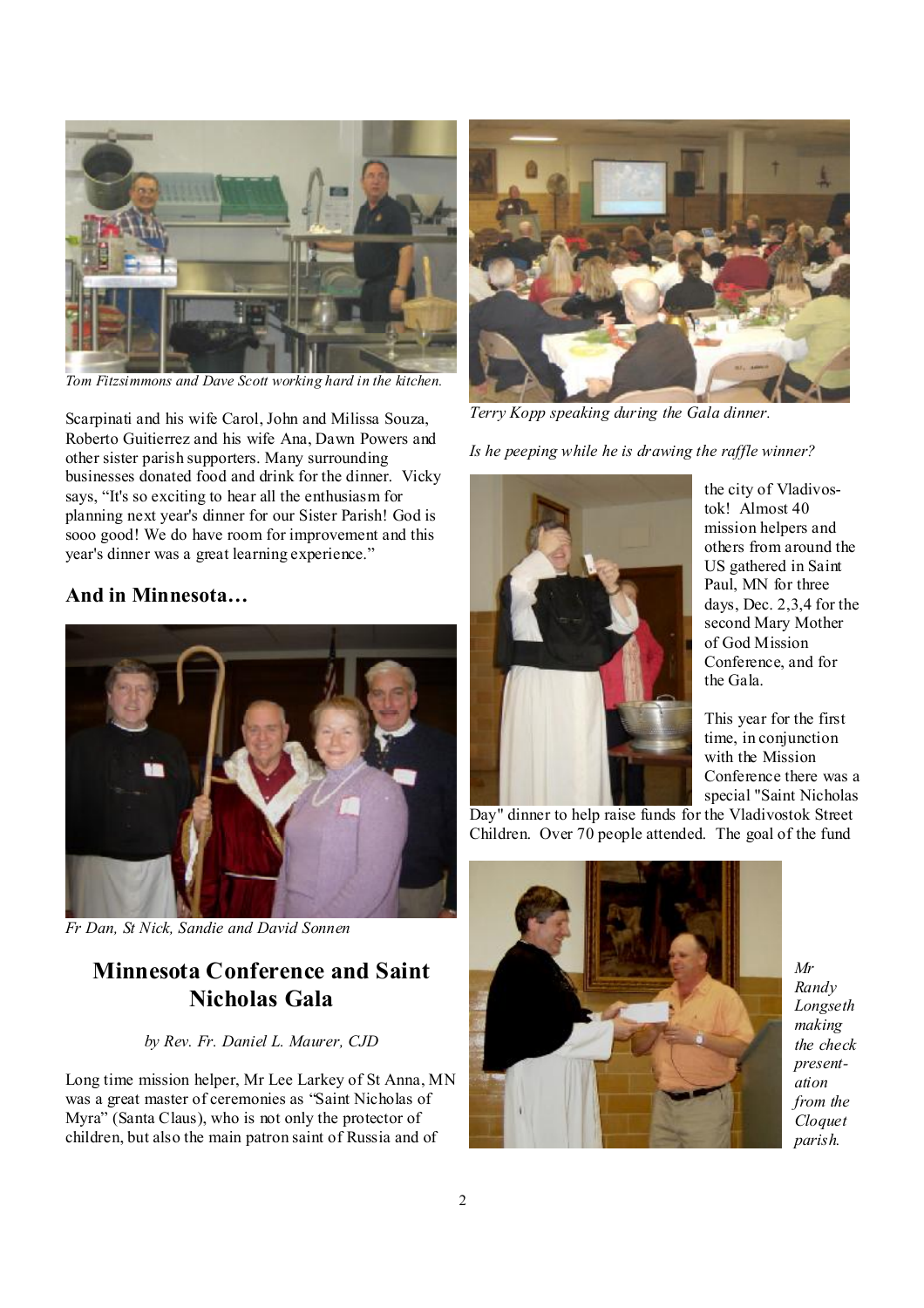raiser was to begin gathering \$60,000 for the purchase of a food van and drop-in center for the kids. By the time of the dinner on the evening of December 3, proceeds from dinner pledges, either by the guests in attendance or by those who sent in their regrets, already came to \$20,000- one third of the goal.

After dinner the guests heard an audio presentation by our board member Fr Benedict Groeschel, CFR about the need for ministry among street children. It was accompanied by a video presentation of moving photographs of the street children in Vladivostok who are served by our outreach. Then Ispoke briefly about the latest developments in the street children program and then Mr Terry Kopp, our long time benefactor and vice president, spoke inspiringly about both the spiritual and charitable needs of the young citizens of Vladivostok and Russia and the necessity of our mission to respond to them. Finally Ann Weatherly, a member of the dinner planning committee spoke about how the fund raising for the food van was going.

The goal of the conference was for mission helpers and benefactors to meet each other, share ideas for the support of the rebirth of the Catholic Church in the Russian Far East, learn more about the efforts and progress that our missionaries are making, and pray together for the conversion of the non-believing multitudes in Russia where less than 1/2 of one percent of the population practice any religion whatsoever.

The conference was held in the parish hall of the historic and beautiful Saint Agnes Church, and participants came from California, Oregon, Louisiana, Illinois and Washington, D.C. Half of the participants were from the Minnesota Twin Cities area. Others came from the cities and towns of Minnesota and Iowa.

This author was one of the featured speakers along with US national office coordinator Sandra Sonnen of Saint Paul and grant writer Susan Gray of Cabot, AR. Topics included: the foundation of the Canons Regular of Jesus the Lord and the early history of how we came to go to Russia in the first place (1988-92); the construction of the new monastery/parish center; insights into Russian culture and the present spiritual devastation in Russia; and how to establish and development sister parish committees in parishes in the United States.

This Fall, to encourage donations to our mission, Florida donors raffled off a one-winter-week stay in their Gulf Coast condo this winter. During the conference I drew the winning name: Mr Joe Wewers of Fort Smith, Arkansas! We are grateful to the condo owners for this initiative.

And two members of the Parish of the Queen of Peace in Cloquet, MN came to the Gala to make a special presentation of a check for \$25,000 from their Parish Outreach Committee to help remove the final added floor from our historic church in Vladivostok. Pastor Fr Joe Sirba and to the members of the parish and the tithing committee offered this generous help. We look forward to an ongoing relationship between our parishes, and to the upcoming visit of Cloquet parishioners to the Vladivostok mission. [Come in March and help remove the floor! ed]

**Thanks to all who worked on these programs to make them fun and helpful to our mission.** 

## **How to Communicate with Us**

### **Office in Russia:**

**Phone:** 011-7-4232-26-96-14 **E-mail:** [myron@catholic.vladivostok.ru](mailto:myron@catholic.vladivostok.ru) [daniel@catholic.vladivostok.ru](mailto:daniel@catholic.vladivostok.ru) **Internet:** Russian language: [www.catholic.vladivostok.ru](http://www.catholic.vladivostok.ru)

**Letters** without donations can be sent to: Most Holy Mother of God Catholic Parish Volodarskovo 22 690001 Vladivostok RUSSIA

#### **Office in America:**

**Phone and FAX:** (651)227-0208 **E-mail:** [usoffice@vladmission.org](mailto:usoffice@vladmission.org) **Internet:** English language: [www.vladmission.org](http://www.vladmission.org)

**Donations** of money and **letters** should be sent to: Mary Mother of God Mission Society 1854 Jefferson Ave St Paul MN 55105-1662

Or you can donate from your credit card through our web site. Your donations are tax-deductible. You will receive any required receipt for IRS tax purposes by return mail. Please be assured that we do not sell our mailing list or any other donor information to other organizations.

#### **Sisters in Jesus the Lord**

[www.cjd.cc](http://www.cjd.cc) 525 Thomas Ave St. Paul, MN 55103 (651)230-3337

**Vladivostok Sunrise** Edited and Produced in Russia by V Rev Myron Effing, C.J.D. Assembled for mailing by Nativity Parish, St Paul, Minnesota. Authors are noted if other than the editor. A digital version of the *Sunrise* is available at [www.vladmission.org](http://www.vladmission.org)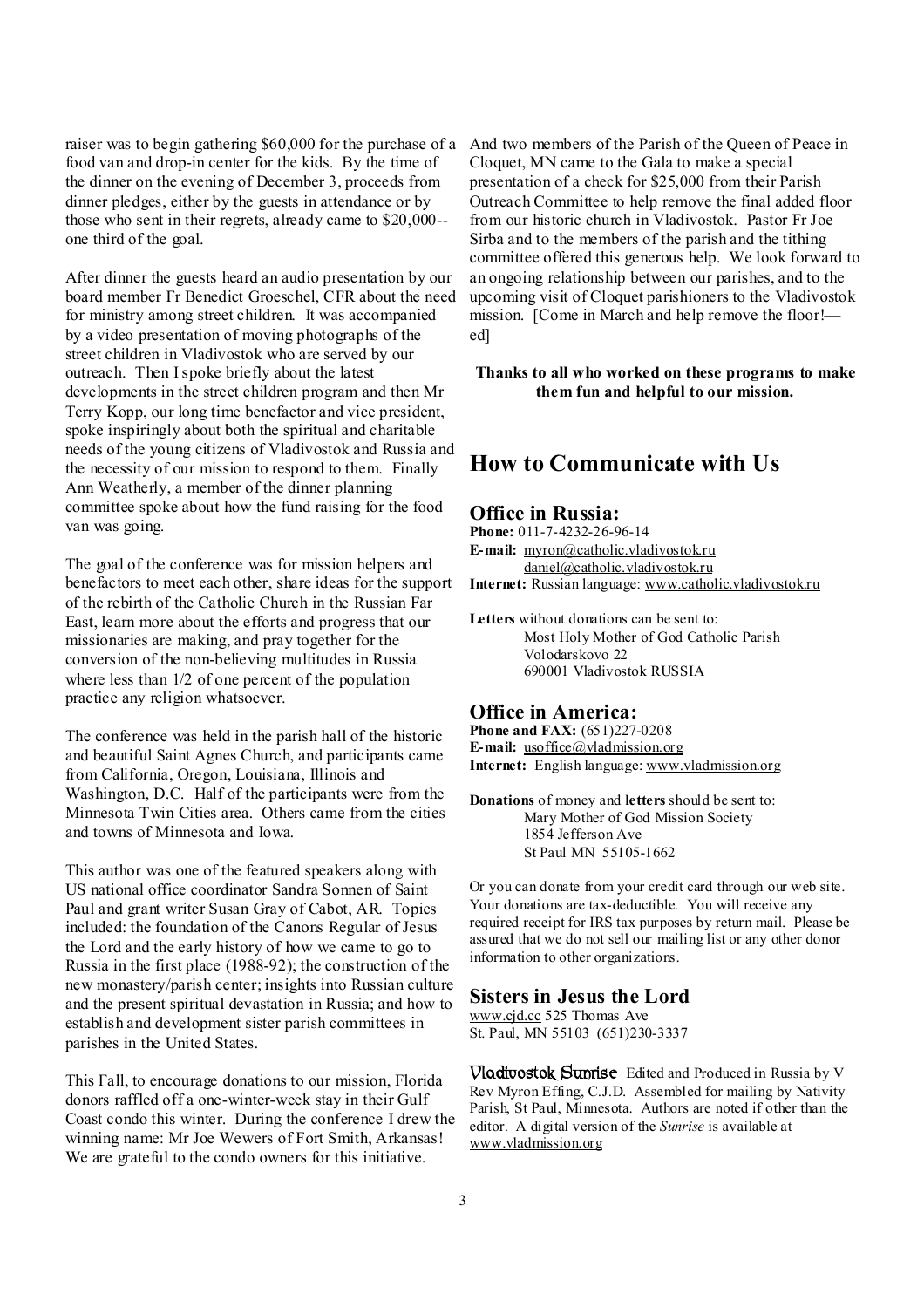# **News Notes**

### *by V Rev Myron Effing, C.J.D.*

• Our three young parishioners who received a grant to attend the World Youth Day with Pope Benedict have returned—on cloud nine, of course. They told the whole parish about their experience, and they shared their photos. Their trip was sponsored by RENOVABIS, an organization of the Catholic Bishops of Germany.

● Ever since we have received the cathedral back from the state government we and our benefactors have been praying for its restoration. Earlier we removed two floors, put in new window frames and windows, and fixed the façade. Thanks, benefactors, for those wonderful steps! Now it is time for some further work: Beginning in February or March we are planning to remove the last added floor to return the church to the same plan as it had before confiscation! The group of workers who are building the rectory will begin this work after they return to Russia from Chinese New Year. We'll keep you informed! Naturally we still need financial help with this project.

The last step in the restoration will be the building of the steeples. We've contracted with an architect to do the plans, and we've already received a beautiful set of bells from Poland which have been waiting to be installed for years already. Last year a benefactor promised to build the steeples himself, but then he backed out—we presume something happened to his economic situation. But it means we are looking for benefactors to build the steeples. Our advisors tell us that this is a very important project because our church is not very visible in the city, and there are still many people who don't even know the Catholic parish exists. And many don't know that the building is a church. They tell us that when the steeples are built with the crosses on top and the bells are heard, everyone in the city will know that there is a Catholic church functioning in the city.

● A vocations program? Fr Sebastian tells us that in his part of India there is a special custom after the baptism of a baby: The mother takes the child and puts it on a towel at the foot of the main altar as a sign for God to take the child as a vocation if He wants. The mother leaves the child there and leaves the church. Then the godmother gathers up the child and takes it out of the church to its mother. Here we see godmother Clarissa Martis picking up little Joanne Andrade to take her to her mother.



● On October 12 Sister Olga Nimchinova renewed her religious vows. Her provincial superior came for the event from the Philippines. During the celebration with the parish youth group, Sister dressed as the founder of their congregation, the Sisters of Charity of St Anne, for a skit about the founder and the history surrounding that event.

*The parish youth who attended the renewal of vows.* 

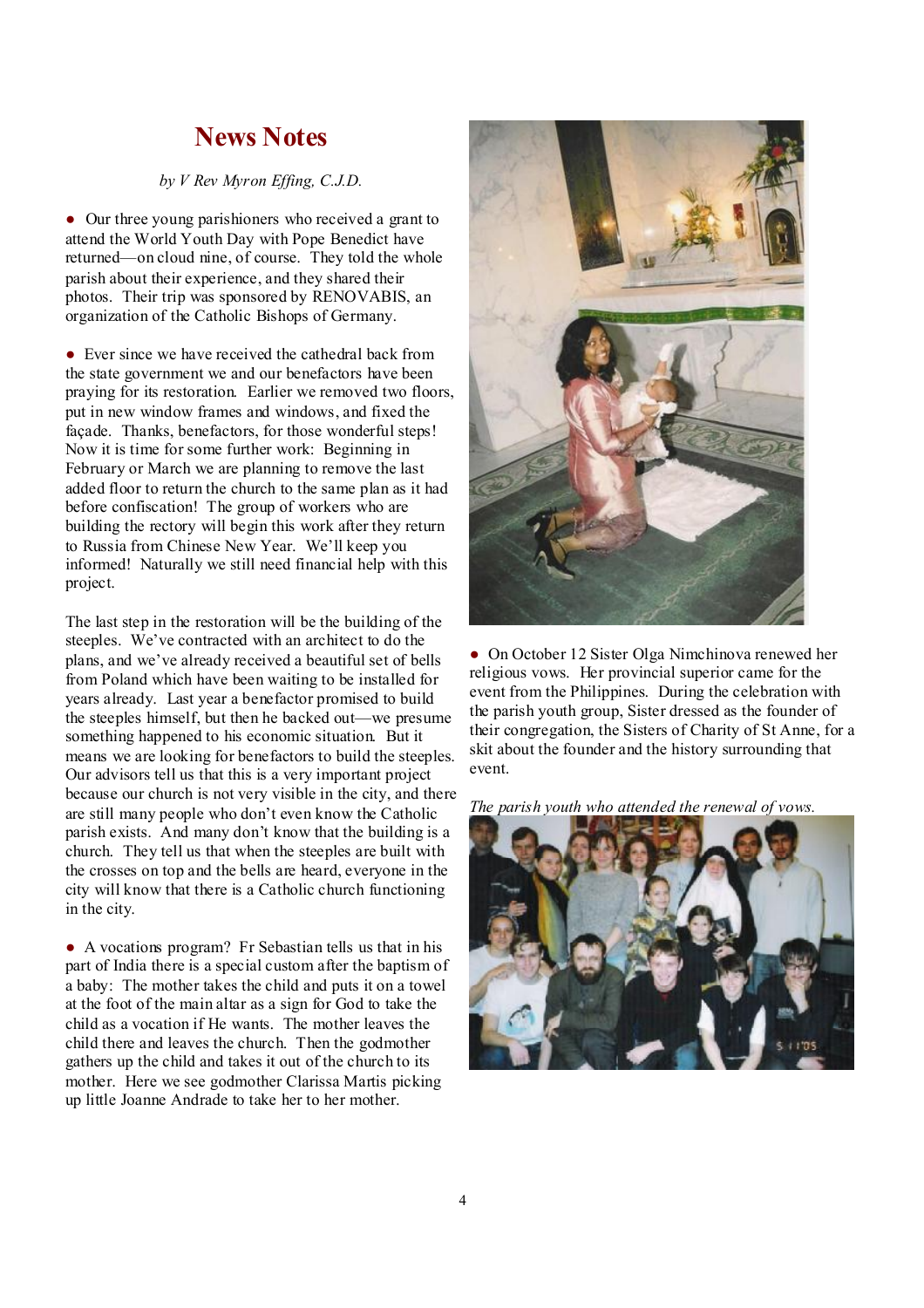

*Sister Olga Nimchinova as Mother Maria Rafols.* 

● "Kids 2 Kids" program is continuing to help needy children. Recent donations include \$210 to buy badly needed test strips for five diabetic children in Lesozovodsk. Also, with the coming of winter, Kids 2 Kids was able to buy winter boots for the following kids in Lesozovodsk: Artyom Yershov, Katya Simonenko, Kristina Andenko, Sveta Sirik, Dima Kubacob, Nikita Pikin, Masha Melnik, Vitya Kvasnyk, Dima Timirov, Vanya Koslov, Vova Andenko, Andre Kubarev, Sergei Koslov, and Yura Lukyanchikov. Maybe it is hard to read the Russian children's names, but I wanted to be sure our American kids who sacrifice for this program would know that their efforts go toward specific Russian kids in need. Thanks, Kids!

• Oh, that Russian language! Here are some recent bloopers: Fr Sebastian accidentally said, "Christ the firstborn of all the weeds," when he meant, "firstborn of all creatures." Fr Myron prayed that Fr Dan would have "a useless flight," when he meant "a safe flight." Fr Dan prayed "that we may enjoy the fruits of our temptation," when he meant "the fruits of our redemption." Is it a sin to laugh in church?

• The ultrasound machines have arrived in Vladivostok, and we are now bringing them through customs. Then we

will get them checked out and authorized, and then send them to the Women's Support Centers who have asked for them: Lesozovodsk, Ussurysk, Arsenyev, and Nakhodka.

An interesting note: the portable one that we received earlier--brought by a traveler in his suitcase--has worked so well that the clinic where it is located as bought additional instruments for it to broaden its use. Soon we'll have statistics about its use.

● We've made a big jump in our care of the street children here in Vladivostok. It was made possible by two American volunteers who have come to help us for an extended period of time, Mark Wilhelm from San Diego, California and Erin Flynn of Stockbridge, Massachusetts. Mark says, "I was a practically a street kid myself, so I understand them." He goes out in the afternoon and evenings and gets acquainted with kids who are cleaning windshields at stoplights—even though he doesn't speak Russian yet! (He's working on that.)

He has found a group of boys that live in a manhole under a building where it's warm. Three had toothaches; one was obviously sick and gray and needed to see a doctor. One was shivering in the cold without enough clothing. All had very dirty clothes (There are no Laundromats here.) So he immediately took them to get clothing and boots from a merchant at the Chinese open market who, seeing it was for very poor kids, immediately donated more. Mark took them to bathe and to change their clothes and get cleaned up, and then brought all their dirty clothes to the church for washing and sterilizing. So now they have warm clothing, new winter boots, and today one will see our "street kids doctor" and three will see the dentist. Mark and Erin are hoping to help them to decide where they can live in a more decent place, and how to get into school or into normal jobs.

Mark was jumping up and down with joy about this good progress with this group of street boys. He was amazed that they are polite and courteous, and like to recite poetry!—not what he expected at all. They are just poor kids, living in a manhole in the street, and making a family from each other as best they can.

Our regular program of feeding street kids and providing medical care to those in need is continuing, too. One of the Protestant pastors has a program for some street kids who live near her. We asked the new street kids why they didn't go to her for help, and they said that she only gives help if you accept her religion. Smart kids. Christian love would demand that you meet their urgent needs first, and then maybe they might be interested in your religion, "seeing your good deeds and giving thanks to the Father!"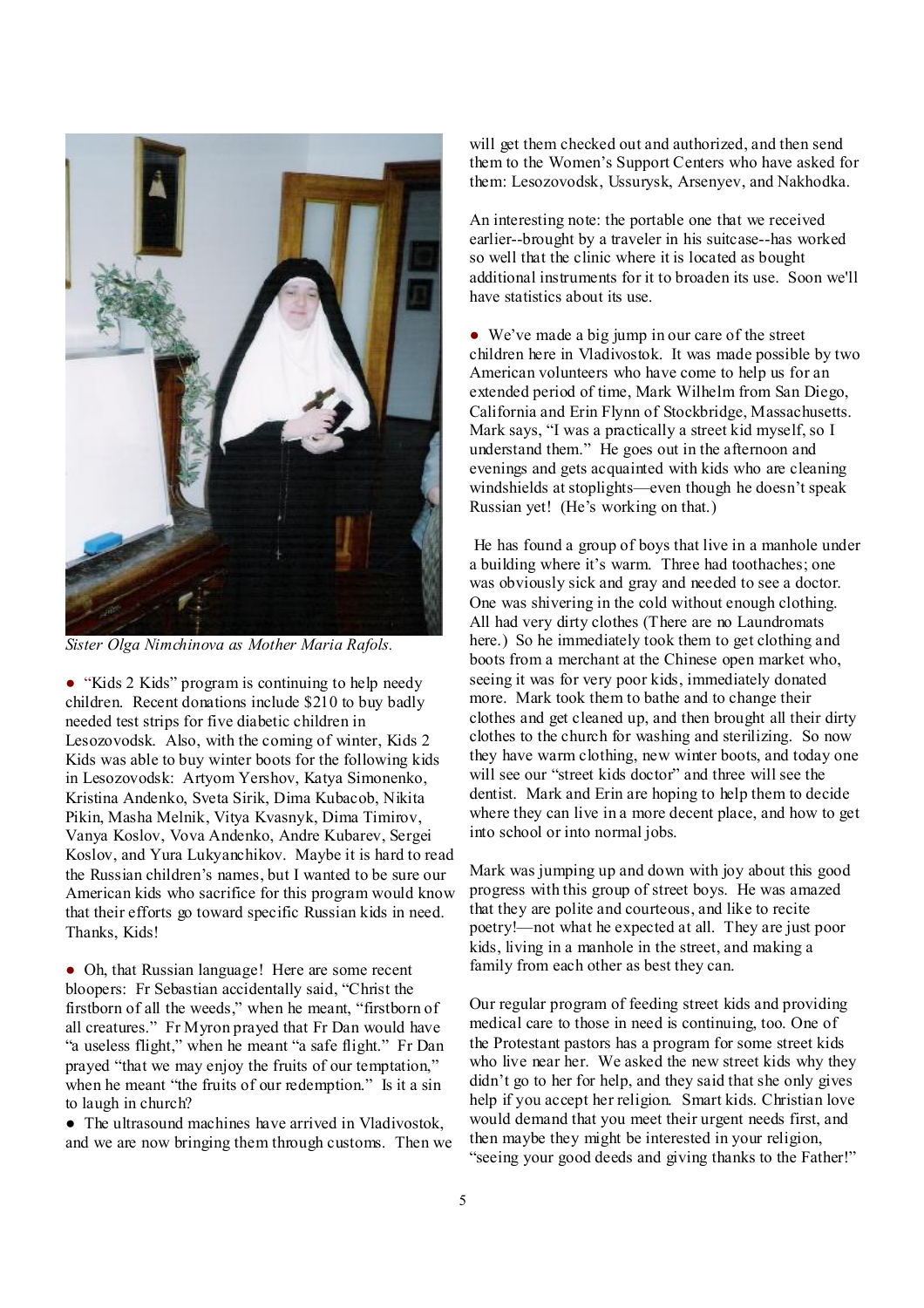• We are beginning to think about how it will be when we can move to the Our Lady of Fatima rectory—the move should be in February. Andre, our building supervisor, says that in March he wants to begin removing the last added floor from the church, so we'll temporarily be without out church building for about four months. We'll have to celebrate Easter in the basement of the rectory, or maybe at the Lutheran or Armenian church. We feel like Moses and his people in the desert—always on the move.

● We've learned about a tragic new trend at the Orthodox Convent in Sedanka. It seems that some elderly don't die soon enough for their relatives. People bring their elderly to the convent wall and put them out of the car for the nuns to find them—if they find them in time. It is presumed that people are trying to clear out their small apartments for the next generation.

• A funny thing happened—God's Providence? The City of Lesozovodsk called to ask if we wanted to buy the whole building where our parish is located—for \$40,000 outright! A bargain. We've been trying to get it for years, including participating in two auctions of the building. Since we were the only bidders, the auctions were declared not valid. President Putin has been insisting that cities sell their surplus property--it is a way for the cities to get money, collect property taxes, and at the same time to encourage private business by opening up real estate opportunities in the city centers. Also, it was on the news that the electric company said it was going to turn off the juice in Lesozovodsk if the city didn't pay its electric bills. The result? Now we can simply by the building. Anybody want to help? We could open a Caritas dental clinic there, and rent out space to businesses which would make our parish be self-supporting for further charities in Lesozovodsk, like the Women's Support Center and the street children program.

• When it was the feast of Our Lady of Guadalupe in America, the Russian government announced that beginning January 1, every women who gave birth would receive 2000 rubles cash from the federal government, and the birth house where she gave birth would received 5000 rubles. That's \$70 and \$175. It is a move to decrease the abortion rate and increase the birth rate.

● On Friday December 16, Evgenia Ivanovana Perch died in my arms of cancer, after having received the papal forgiveness of all her sins and the Sacrament of Anointing. At 91 years old, a geologist who worked on developing the coal resources of the Russian Far East, she was one of the few last members of our parish who were baptized in our church before the Russian Revolution and who

remembered the bishop and our last pastor. If you've seen our video, then you've seen her. She is the very elderly lady who speaks there about her first Holy Communion. I know she will appreciate a prayer from you.



 *Evgenia Ivanovna Perch 1914-2005* 

### **Remember "Mary Mother of God Mission Society" in your will.**

● On October 28 and 29 Fr Daniel and I were in Khabarovsk, 400 miles from Vladivostok, for the dedication of the Khabarovsk's parishes' new chapels. St Benedict's parish is located in a former store in the northern edge of the city. The parish, thanks to the help of Fr Joseph McCabe MM the pastor, and the Maryknoll Fathers, was able to do a beautiful job of making it into a church. Holy Trinity parish, in the south side of Khabarovsk, bought an old dormitory, and made the new chapel on the  $2<sup>nd</sup>$  floor. The rest of the building is large enough to use as a retreat and conference center. Congratulations, Khabarovsk parishioners! Incidentally, the third Khabarovsk parish, Immaculate Conception, is still waiting for the government to return its original church building which is still standing.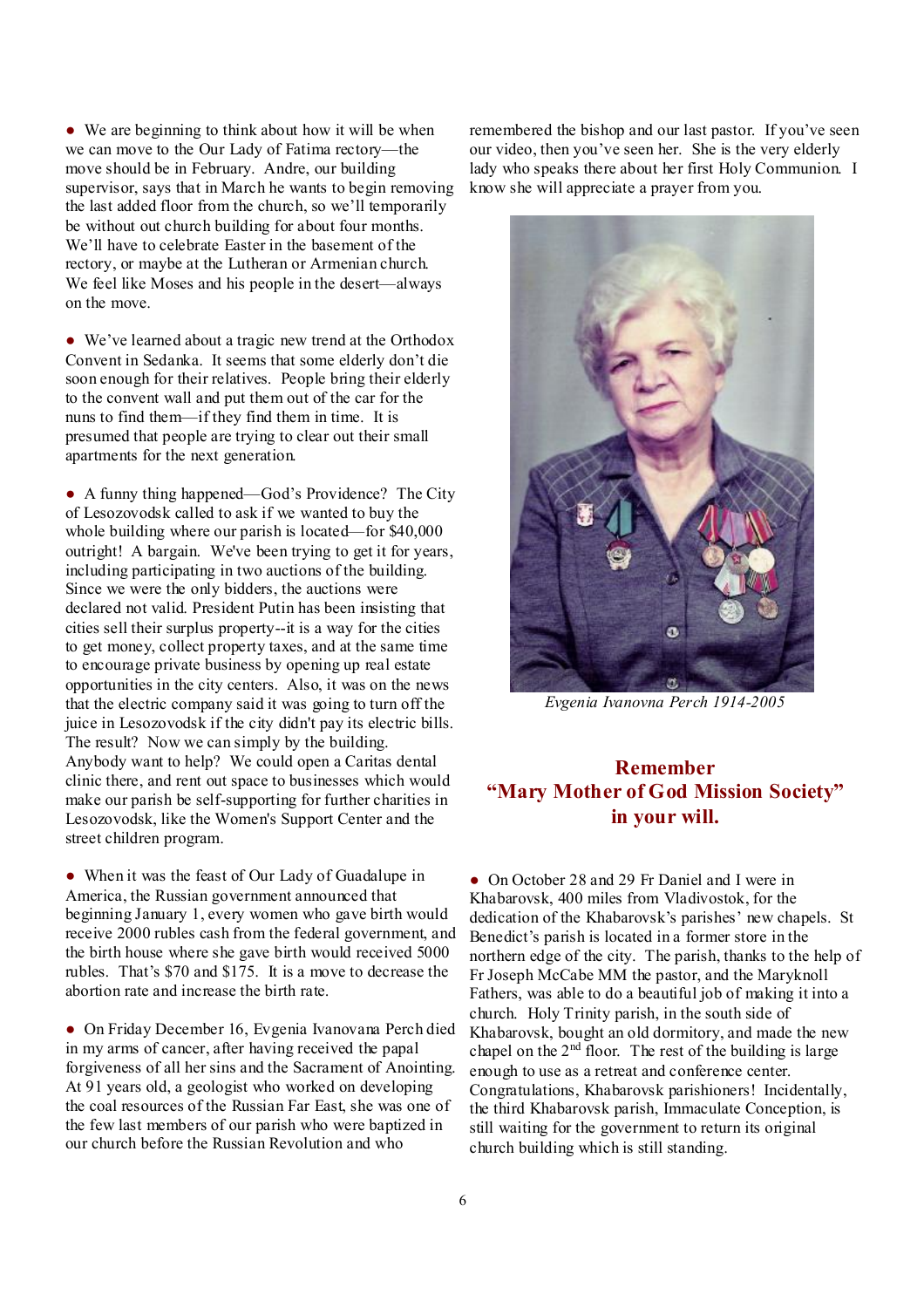

*Bishop Kirill Klimovich dedicated the new chapel of St Benedict's Parish in Khabarovsk. Pastor Fr Joseph McCabe and our Fr Daniel and Fr Myron attended.* 

*The Holy Trinity chapel is a beautiful high-ceilinged room. Here Fr Dan is introducing our organist Marina Omelchenko who played the first organ concert in the new chapel to celebrate its dedication.* 



● Our archivist Miroslava Igorevna has finished her book in Russian about the history of our parish. She collected materials from Russia, Belorussia, Ukraine, Poland, and France. It is 159 single-spaced text. We'll be looking for

a way to publish the book which should be of interest to many.



*Miroslava Igorevna Efimova* 

# **More Opportunities . . .**

♥ We are now set up to help provide food supplements to three children's orphanages in Russia: Children's Home #3 in Vladivostok, and the Children's Homes in Ussurysk and Artyom. Parents who have adopted children at these homes asked us to provide a way for them to help the children who are still there. If you want to help, please specify to which home your donation should go--  $#3$ , Ussurysk, or Artyom. You can also donate to this program on our website.

♥ Thank you to a wonderful donor who gave her guitar to a blind Russian man so he can practice his music. He lost his sight in an accident and is trying to replan his life, and music will be a big part of it.

♥ We are looking for benefactors who want to help build the steeples on our church. Bells announce the Gospel, which is why they are anointed with chrism. Ours were anointed by Pope John Paul II himself. Help him to continue to announce the Gospel!

♥ We have a wonderful opportunity to receive a dental office for our use free of charge from the city, if we can supply it will modern dental equipment. Our dentist could take commercial customers to pay for salaries and expenses, and s/he could also handle our charitable patients, including street children and the elderly poor free of charge. Does someone want to offer us dental equipment?